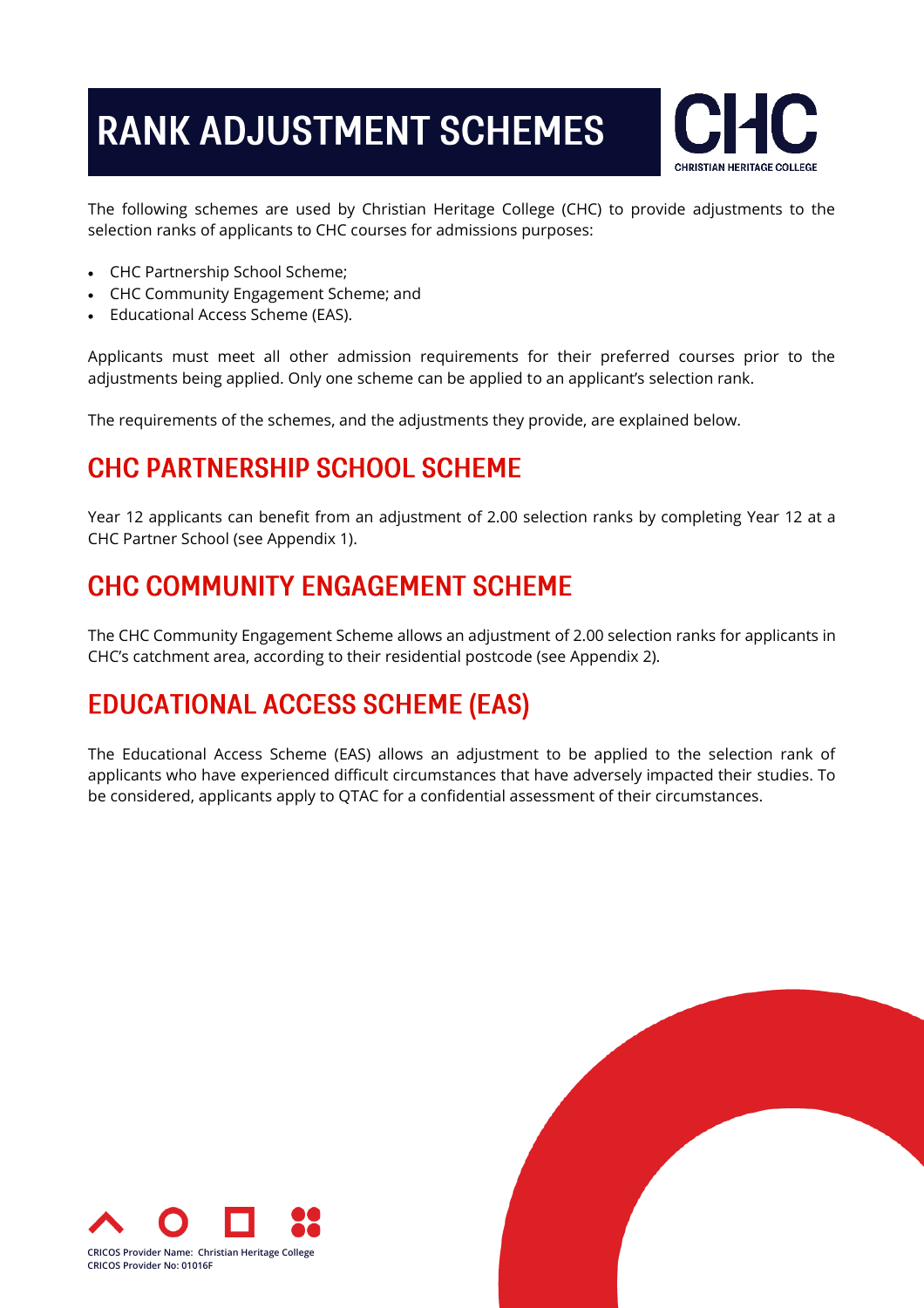## **APPENDIX 1: CHC PARTNER SCHOOLS**

The following are the schools to which the CHC Partnership School Scheme applies (as at July 2021):

| PARTNER SCHOOLS BY LOCALITY             | PARTNER SCHOOLS BY LOCALITY                     |
|-----------------------------------------|-------------------------------------------------|
| <b>Greater Brisbane Area</b>            | <b>Regional Queensland</b>                      |
| Alta 1 College - Caboolture             | Bayside Christian College Hervey Bay (Urraween) |
| Annandale Christian College             | Border Rivers Christian College (Goondiwindi)   |
| Arethusa College (Deception Bay Campus) | <b>Bundaberg Christian College</b>              |
| Arethusa College (Spring Hill Campus)   | <b>Burnett Youth Learning Centre</b>            |
| Australian Christian College - Moreton  | Carinity Education - Glendyne                   |
| <b>Brisbane Christian College</b>       | Calvary Christian College (Townsville)          |
| Carmichael College                      | Chinchilla Christian College                    |
| Citipointe Christian College            | Cooloola Christian College                      |
| Calvary Christian College (Carbrook)    | Dalby Christian College                         |
| Carinity Education - Southside          | Discovery Christian College                     |
| <b>Genesis Christian College</b>        | <b>Emerald Christian College</b>                |
| Good Shepherd Christian School          | Endeavour Christian College                     |
| <b>Groves Christian College</b>         | Faith Baptist Christian School (Burua)          |
| Livingstone Christian College           | Freshwater Christian College                    |
| Mueller College                         | <b>Heights College</b>                          |
| Northside Christian College             | Highlands Christian College                     |
| Parklands Christian College             | Jubilee Christian College                       |
| Redlands College                        | Lighthouse Christian School                     |
| <b>Staines Memorial College</b>         | Mackay Christian College                        |
| Westside Christian College              | Riverside Christian College (Maryborough)       |
| <b>Gold Coast</b>                       | Toowoomba Christian College                     |
| <b>Emmanuel College</b>                 | Trinity College (Gladstone)                     |
| <b>Hillcrest Christian College</b>      | <b>Victory College</b>                          |
| King's Christian College (Reedy Creek)  | Warwick Christian College (Horsman Rd)          |
| <b>Sunshine Coast</b>                   | Whitsunday Christian College                    |
| Caloundra Christian College             | Interstate                                      |
| Glasshouse Christian College            | <b>Blakes Crossing Christian College (SA)</b>   |
| Nambour Christian College               | Flinders Christian Community College (VIC)      |
| Suncoast Christian College              | Pacific Coast Christian School (NSW)            |
| Coolum Beach Christian College          | Penrith Christian School (NSW)                  |
|                                         | Seaview Christian College (SA)                  |
|                                         | The Lakes Christian College (NSW)               |

**CHC**